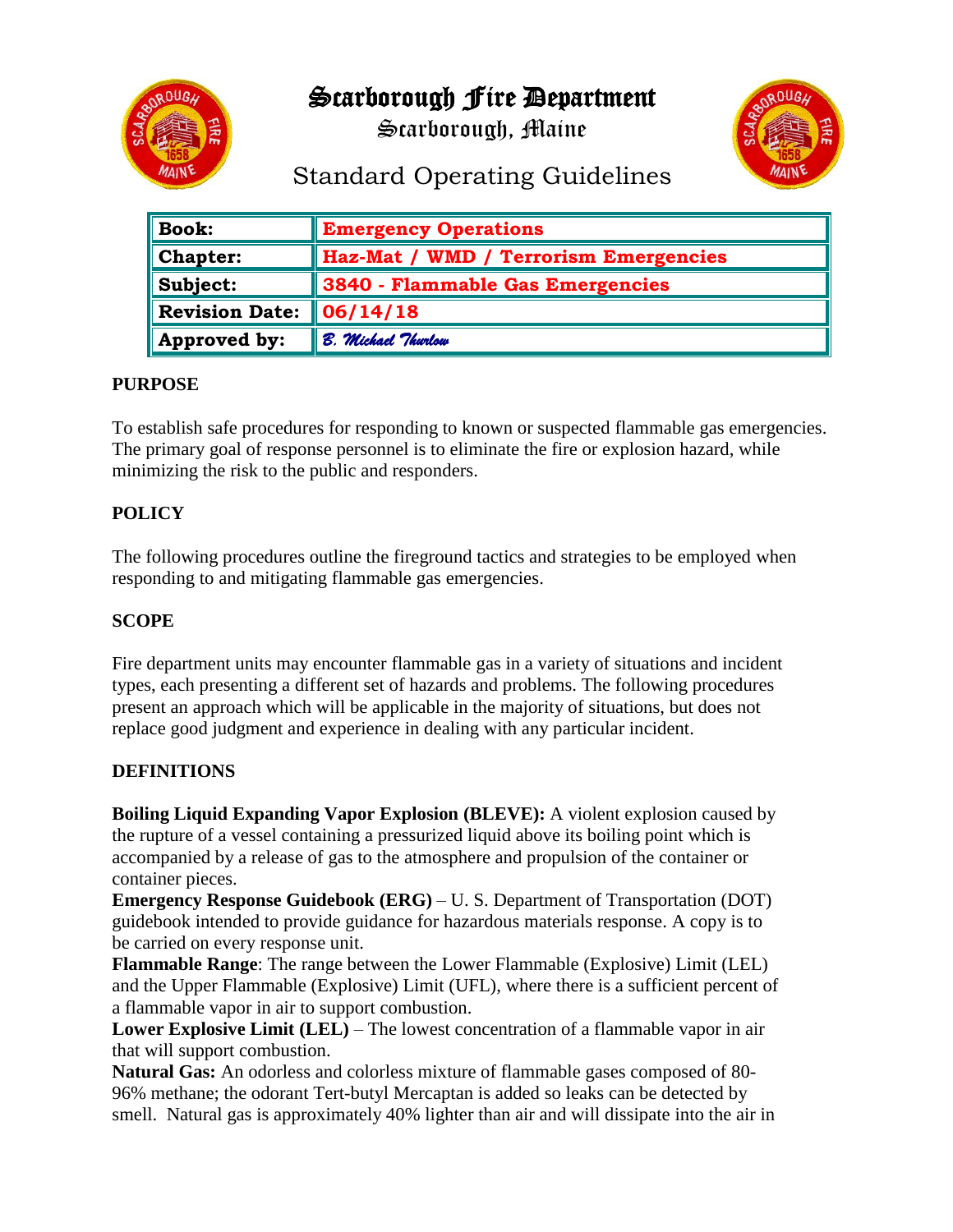the outside environment. Inside buildings natural gas tends to pocket, particularly in attics and dead air spaces. Natural gas flammable limits are approximately 4% to 15% in air.

- **Liquefied Natural Gas (LNG)** Natural gas stored in a liquid state by cryogenic cooling; when allowed to change from a liquid to a gas, LNG produces 614 cubic feet of vapor for every cubic foot of liquid (liquid to vapor expansion ratio).
- **Compressed Natural Gas (CNG)** Natural gas stored as a gas under high pressure (3000-4000psi).

**Percent LEL (%LEL)** – Percent of the Lower Explosive Limit; measurement of a flammable vapor in air; determines relative risk of explosion in a flammable environment.

**Propane:** Odorless and colorless fuel gas typically stored as a liquefied compressed gas; the odorant Ethyl Mercaptan is added so leaks can be detected by smell. It is also known as LPG or LP Gas (Liquefied Petroleum Gas). In changing from a liquid to a gas, propane produces 270 cubic feet of vapor for every cubic foot of liquid (liquid to vapor expansion ratio). Propane is heavier than air and can collect in low lying areas. Propane gas flammable limits are approximately 2.1% to 9.7% in air.

# **PROCEDURES**

- A. General Information
	- a. The goal when responding to the release of a flammable gas is to remove the fire or explosion hazard by controlling the flow of gas and ignition sources. This must be accomplished while minimizing the risk to the public and responders.
	- b. If gas shutoff is successful use fog spray to dissipate the gas. If gas shutoff is not successful refer to the ERG for the safe distance to stage based on the size of the tank involved and wait for the gas company. This may mean backing the units away from the initial 330 foot staging area to a safer distance. Consider using master streams to dissipate the gas.
	- c. After mitigation, restoration of gas service shall be done by gas company personnel only. Allow occupants back into the structure only after gas meter levels have been reduced to 0 % and the gas company concurs.
	- d. Consider lock out/tag out procedures.
- B. Types of Flammable Gas Incidents

There are many flammable gases that could be encountered. However, there are three (3) general types of incidents. Although the combination of the flammable gas and the situation generates specific considerations, this general incident procedure can be used for all flammable gas responses.

- a. Open Space Release with No Fire
	- i. Flammable gases when released in open spaces may present a flammability hazard, especially if the gas is heavier than air. Examples of such an incident include:
		- a) Incidents involving vehicles fueled by or transporting flammable gases
		- b) Odor of flammable gas outside
		- c) Flammable gas pipeline struck/damaged
		- d) Pressure relief device, or overfill protection device activation or failure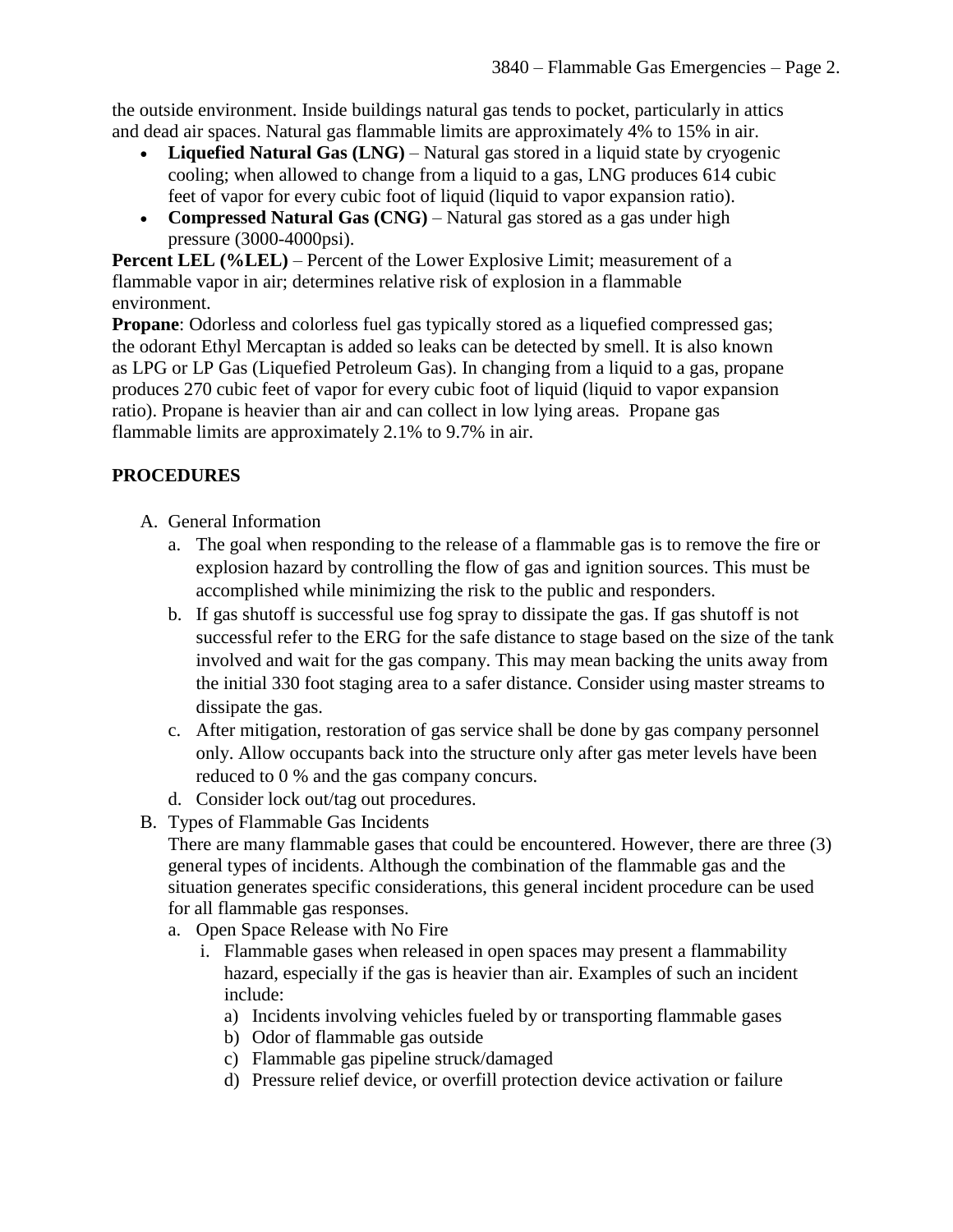- b. Enclosed Space Release with No Fire
	- i. Flammable gases present an increased risk for a catastrophic explosive ignition when released into a confined area. Examples of such an incident include:
		- a) Odor of flammable gas inside a structure
		- b) Flammable gas migrating into a structure
- c. Flammable Gas Release with Fire
	- i. Fires that are fed by a flammable gas should not be extinguished until the gas supply is controlled. In some cases, this may not be recognized until after normal fire suppression operations are undertaken. Examples of such an incident include: a) Flammable gas fed fire in a structure
		- b) Flammable gas fed fire outside a structure including vehicles
		- c) Reported explosion involving flammable gas
- C. Initial Apparatus Placement
	- a. Apparatus should be positioned outside the hazard area (Hot Zone) so that fire suppression and rescue operations can be rapidly undertaken should an explosion or ignition occur. **The recommended initial isolation distance (DOT ERG Guide #115) is 100 meters or 330 feet.** Units should not be committed inside the Hot Zone where an explosion might kill or injure responders. Collapse zones and overhead hazards must be considered. Positioning should combine barrier protection and water supply considerations. Formal, remote staging should be considered for significant incidents.
	- b. 1st Engine Initially stage upwind and uphill outside of the hot zone (330Ft./100M) with a view of the incident if possible.
	- c. 2nd Engine should stage at a water source upwind and uphill outside of the hot zone (330Ft./100M).
	- d. 1st ambulance Position with the 1st engine for operations but in such a way the vehicle can be used for treatment/transport of potential patients.
	- e. 1st Ladder truck Initially stage upwind and uphill outside of the hot zone (330Ft./100M) in a manner that allows for a rapid transition to defensive fire suppression tactics if necessary.
	- f. Members responding directly to the scene are to park outside of the hot zone (330Ft./100M) in a manner not to impede apparatus.
	- g. All other apparatus is to stage 500' prior to the reported incident in their direction of travel.
- D. Establish Hazard Zones
	- a. An initial Hot Zone should be established and all unprotected persons removed from this area.
	- b. The size of this Hot Zone should include the entire structure and any attached structures and/or at least 330 feet (100 meters) from the release (as recommended by the DOT ERG, Guides "Gases NOS").
	- c. A Warm Zone should be established at logical control points for pedestrian and vehicle traffic, but at least twice the size of the Hot Zone.
- E. Take steps to identify flammable gas and its properties.
	- a. Natural gas presence of gas distribution such as meters and pipelines.
	- b. Propane presence of compressed gas cylinders
	- c. Industrial gases such as acetylene
	- **d. Notify appropriate utility/fuel supplier**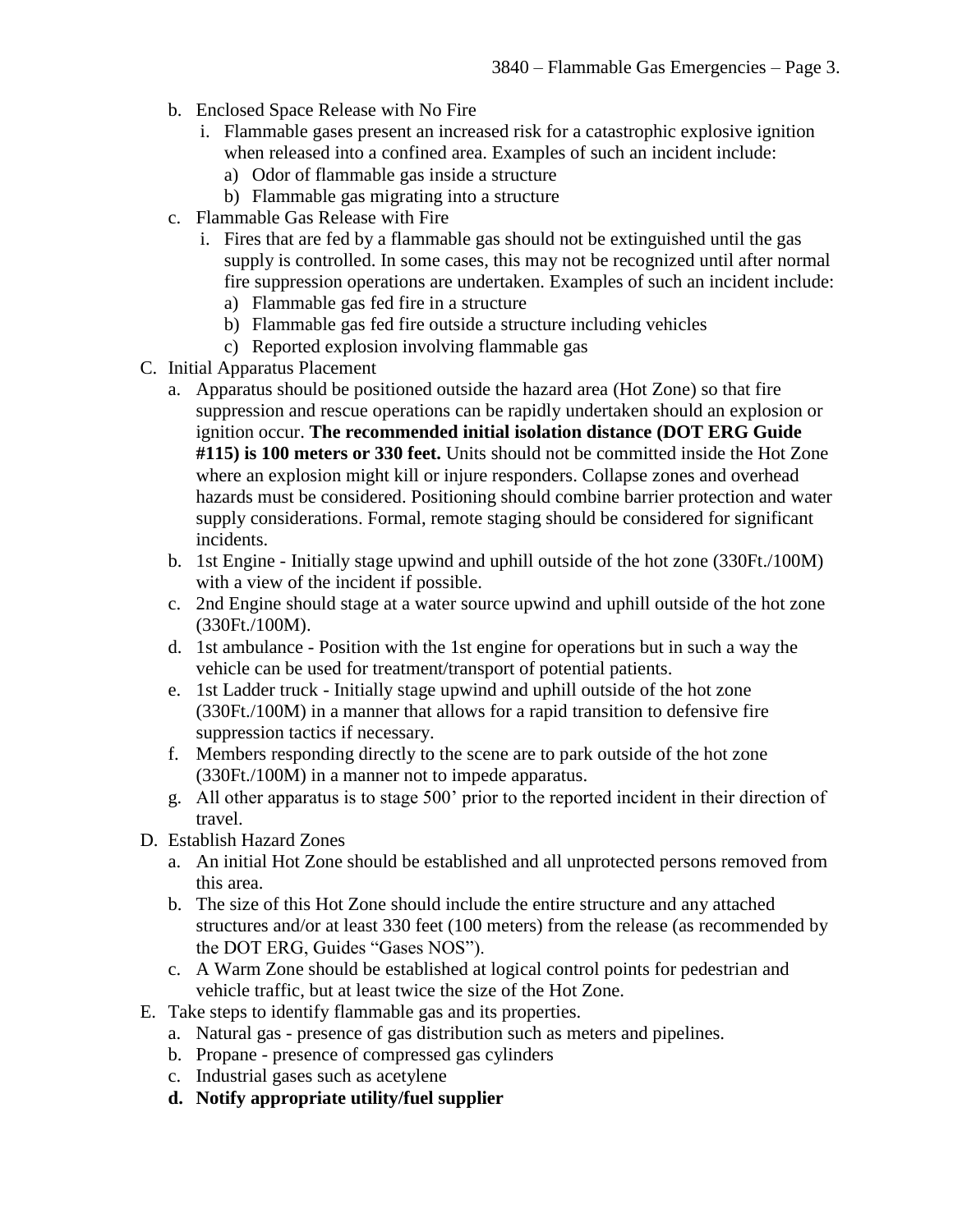- F. Incident Operations (leak without fire)
	- a. Conduct/coordinate building and area evacuation if an odor of flammable gas is confirmed or any release is suspected. Any patients found within the Hot Zone should be extricated rapidly and removed to an EMS treatment area.
	- b. Structural Firefighter Protective Clothing (SFFPC) and Self-Contained Breathing Apparatus (SCBA) are required when conducting operations within the established Hot Zone area.
	- c. Maintain required "2-in, 2-out" personnel or establish Rapid Intervention Crew while personnel operate within the Hot Zone.
	- d. Utilize proper detection equipment Combustible Gas Instruments (CGI), to measure flammability hazard. Standard 4 gas meter with LEL/LFL (properly start the meter in fresh air)
		- i. LEL values > 10% SFFPC and SCBA required.
		- ii. LEL values > 20% Fire/EMS Department personnel shall evacuate the area and defensive tactics and ventilation will be undertaken.
	- e. Conduct initial operations to affect immediate rescues and protect egress; attack lines should not be initially committed within the Hot Zone, and remote master streams should be considered.
	- f. Eliminate possible ignition sources systematically and safely from the area of highest hazard to the area of lesser hazard.
	- g. Determine location of emergency shut-offs or control valves.
	- h. Control the source of the release from a remote above ground control valve; below ground valves are only to be used by gas utility personnel.
		- i. Fire/EMS Department personnel are not authorized to dig for, clamp, pinch, or otherwise control the flow of gas from the point of the release. Static discharge from the point of the release may ignite the released gas causing an explosion. If needed, this control will be completed by personnel from the gas utility or hazardous materials units.
	- i. Using CGI's, evaluate surrounding structures for migration of flammable gas; if found, consider additional resources and adjust tactics accordingly.
	- j. When the gas release is controlled, ventilate buildings by opening doors and windows. Use of any powered ventilation appliances such as fans shall be after area is cleared using CGI.
- G. Incident Operations (flammable gas fed fire/post explosion fire)
	- a. Structural Firefighter Protective Clothing (SFFPC) and Self-Contained Breathing Apparatus (SCBA) are required when conducting operations within the established Hot Zone area.
	- b. Maintain required "2-in, 2-out" personnel or establish Rapid Intervention Crew while personnel operate within the Hot Zone.
	- c. Conduct initial operations to affect immediate rescues and protect egress;
	- d. Fires that are fed by a flammable gas shall not be extinguished until the gas supply is controlled.
		- i. If gas flow cannot be shut off, do not attempt to extinguish fire.
	- e. Protect exposures until flow of gas can be controlled or product is expelled.
		- i. Consider use of unmanned monitors and master streams.
	- f. Cool any exposed flammable gas cylinders with direct application of water. Concentrate streams at the top of cylinders where the vapor space exists.
		- i. Don't assume that operating relief vents will prevent a BLEVE. A BLEVE can occur any time direct flame impinges on a vapor space.